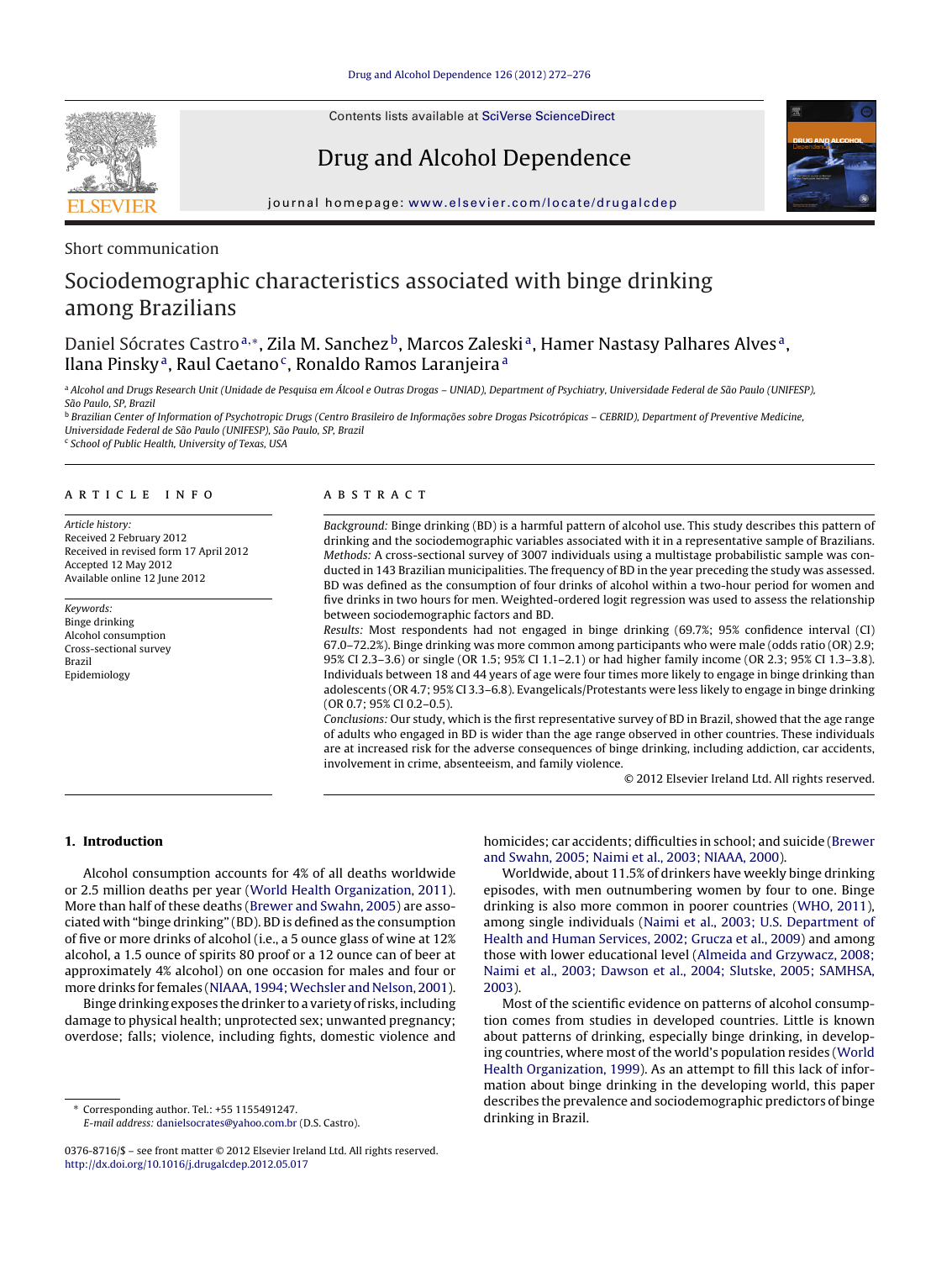#### 2. Methods

# 2.1. Sampling procedure and data collection

The present study analyzes data from the First National Survey on Patterns of Alcohol Consumption of the Brazilian Population [\(Pinsky](#page-4-0) et [al.,](#page-4-0) [2010\).](#page-4-0) The study was conducted from November 2005 through April 2006. A total of 3007 household interviews were conducted in one hundred and forty-three Brazilian municipalities selected through a three-stage stratified probability sampling method. Stage 1 consisted of a systematic random selection of municipalities, which were probabilistically selected by the PPS method (Probability Proportional to Size) according to the population of each municipality. In stage 2, the probabilistic selection of census sectors was performed using the same method. Finally, in stage 3, a count and simple random drawing of households were performed, followed by the selection of one member of each household to be interviewed through the "next-birthday method," starting from the date of household enrollment.

The participation rate was 66%. Hour-long, face-to-face interviews were conducted in the respondents' homes by trained interviewers using a close-ended, standardized questionnaire. A detailed description of the questionnaire and methods can be found in [Caetano](#page-4-0) et [al.](#page-4-0) [\(2012\),](#page-4-0) [Laranjeira](#page-4-0) et [al.](#page-4-0) [\(2010\),](#page-4-0) and [Pinsky](#page-4-0) et [al.](#page-4-0) [\(2010\).](#page-4-0) The bias for the high non-response rate was lowered by post-stratification calibration and sample weights [\(Caetano](#page-4-0) et [al.,](#page-4-0) [2012\).](#page-4-0)

#### 2.2. Measurements

The instrument used for data collection was based on the Hispanic Americans Baseline Alcohol Survey – HABLAS questionnaire [\(Caetano](#page-4-0) et [al.,](#page-4-0) [2008\),](#page-4-0) which was developed for epidemiological studies on patterns of alcohol consumption among Hispanic-American residents of the USA. Our version was adapted for the Brazilian culture. Data from the sections on BD and sociodemographic factors were included.

#### 2.3. Dependent variable

Participants were classified as binge drinkers if they consumed five or more drinks of alcohol on one occasion (i.e., during a period of approximately two hours) for males and four or more servings of alcohol on one occasion for females in the 12 months preceding the study. The average prevalence of binge drinking was calculated by dividing the total number of respondents who reported at least one binge drinking episode during the previous year by the total number of respondents in Brazil as a whole.

#### 2.4. Statistical analysis

The analyses were performed using Stata software, version 11. Descriptive analyses were performed to characterize the total sample and the results that were obtained from the investigation of BD using contingency tables. Homogeneity tests based on Pearson's Chi-square statistics were used to establish the association between BD and sociodemographic variables. The ordered logit regression model, which corresponds to a generalization of logistic regression for ordinal polytomous responses, was used to establish associations between the frequency of BD and sociodemographic variables and its results are presented as crude and adjusted odds ratio. The dependent variable is binary (either present or absent) in the logistic regression model; the ordered logit model enabled the analysis of an ordinal dependent variable. BD in the year preceding the study was considered the dependent variable and was used to classify the subjects into four ordinal categories based on frequency as follows:  $0 = no$  binge,  $1 = low$  (1 or 2 episodes of BD),  $2 = medium(3-11)$ episodes of BD);  $3 = high (12 + episodes of BD)$ . Subjects who did not engage in any episode of binge drinking in the past year served as the reference group in the analysis. Ordered logit regression offers one odds ratio for each independent variable that represents the increment of chance to be part of the next category compared to the previous one, as described by [Liao](#page-4-0) [\(1994\)](#page-4-0) and [Sloane](#page-4-0) [and](#page-4-0) [Morgan](#page-4-0) [\(1996\).](#page-4-0) The ordered logit model assumes the proportionality of the OR. This assumption was tested, and there was no evidence that the model was inadequate ( $p = 0.7$ ). Also probability of  $F(p > F)$  was <0.005, showing adequacy of the model, proposed by [DeMaris](#page-4-0) [\(2004\).](#page-4-0)

All of the analyses considered the complex structure of the sample and were run using svy (survey set) commands that considered stratum (5 socioeconomic regions of Brazil: South, Northeast, North, Southeast, and Middle West), the primary sample unit – psu (census tract from IBGE – Brazilian Institute of Geography and Statistics of the Federal Government), and sampling weight (according to IBGE data from the 2000 Brazilian population census for each census tract), as described by [Heeringa](#page-4-0) et [al.](#page-4-0) [\(2010\).](#page-4-0) The level of significance for the analyses was set at 5%.

#### 2.5. Ethics

The present study was approved by the Research and Ethics Committee of the Federal University of São Paulo (registration number: CEP1672/04), and all participants signed an informed consent form.

#### 3. Results

#### 3.1. Characteristics of the sample

Women accounted for slightly more than half (52.0%; 95% confidence interval (CI) 49.7–54.4%) of the 3007 respondents. Adolescents comprised 10.4% (95% CI 9.5–11.4%) and the elderly comprised 13% (95% CI 11.5–14.6%) of the studied population. Onefifth of the sample was individuals between 25 and 34 years of age, which was the largest subgroup of participating adults.

Slightly more than one-third (39.1%; 95% CI 35.9–42.3%) of respondents had a low family income, defined as R\$450.00/month (US\$250.00) or less and 34% had only an elementary school education (95% CI 31.8–36.4%). Slightly more than half of the respondents consisted of married, white individuals, and nearly two-thirds were Catholic. Two-thirds of the sample (69.7%; 95% CI 67.0–72.2%) denied engaging in BD ever in their lifetime, 3.6% (95% CI 2.7–4.9%) declared no binge drinking in the past year but at least once in their lifetime and 6.9% (95% CI 4.9–7.6%) reported engaging in this behavior at least once a week in the past year. Of the 685 subjects who engaged in BD in the past year, almost half did so at least once a month (48.0%; 95% CI 42.9–53.2%).

3.1.1. Bivariate analysis. The bivariate analysis shows that single men between ages of 18 and 44 (and especially between 18 and 24 years of age) with higher family income who were Catholic or not religious were more likely to engage in past year BD ([Table](#page-2-0) 1).

Regarding education, the difference between participants with lower education levels (up to middle school) and with higher education levels (completed or in progress) tended to decrease while number of binge drinking episodes increased. Adolescents (12.1%; 95% CI 10.9–13.3%) and elderly adults (16%; 95% CI 14.2–18.0%) were less likely to have practiced binge drinking in the year preceding the study.

3.1.2. Multivariate analysis. Men were 2.9 times more likely to have engaged in binge drinking in the year preceding the study than women (95% CI 2.3–3.6; p < 0.001) [\(Table](#page-3-0) 2).

Residents of the Southern region of the country were twice as likely to engage in past year binge drinking than residents of the Southeast region, which is the most populous of the country (95% CI 1.3–2.9;  $p = 0.001$ ). Participants between 18 and 44 years of age were four times more likely to engage in binge drinking than adolescents, with the mean adjusted OR ranging from 4.1 to 4.7. Participants with the highest income – those who earned more than R\$2500.00/month or US\$1390.00 – were 2.3 times more likely to engage in BD than those who earned up to R\$450.00/month or US\$250.00 (95% CI 1.3-3.8;  $p = 0.003$ ). Single individuals were 50% more likely to have engaged in BD in the preceding year (95% CI 1.1–2.1;  $p = 0.007$ ) than married ones. Participants with higher inprogress or completed education were 50% less likely to engage in BD than those who only completed middle school (95% CI 0.3–0.9;  $p = 0.028$ ). Protestants/Evangelicals were 70% less likely to engage in BD (95% CI 0.2–0.5;  $p < 0.001$ ) than Catholics, who were chosen as reference for being the most populous group.

# 4. Discussion

Approximately 70% of our respondents denied any episode of BD in the year before the study. However, 6.9% of the total sample reported at least weekly BD. This group comprised half of those who engaged in BD.

This rate of BD is lower than the rates found in the United States [\(Serdula](#page-4-0) et [al.,](#page-4-0) [2004\)](#page-4-0) and some European and Scandinavian countries [\(Kuntsche](#page-4-0) et [al.,](#page-4-0) [2004\);](#page-4-0) however, it is similar to the rates of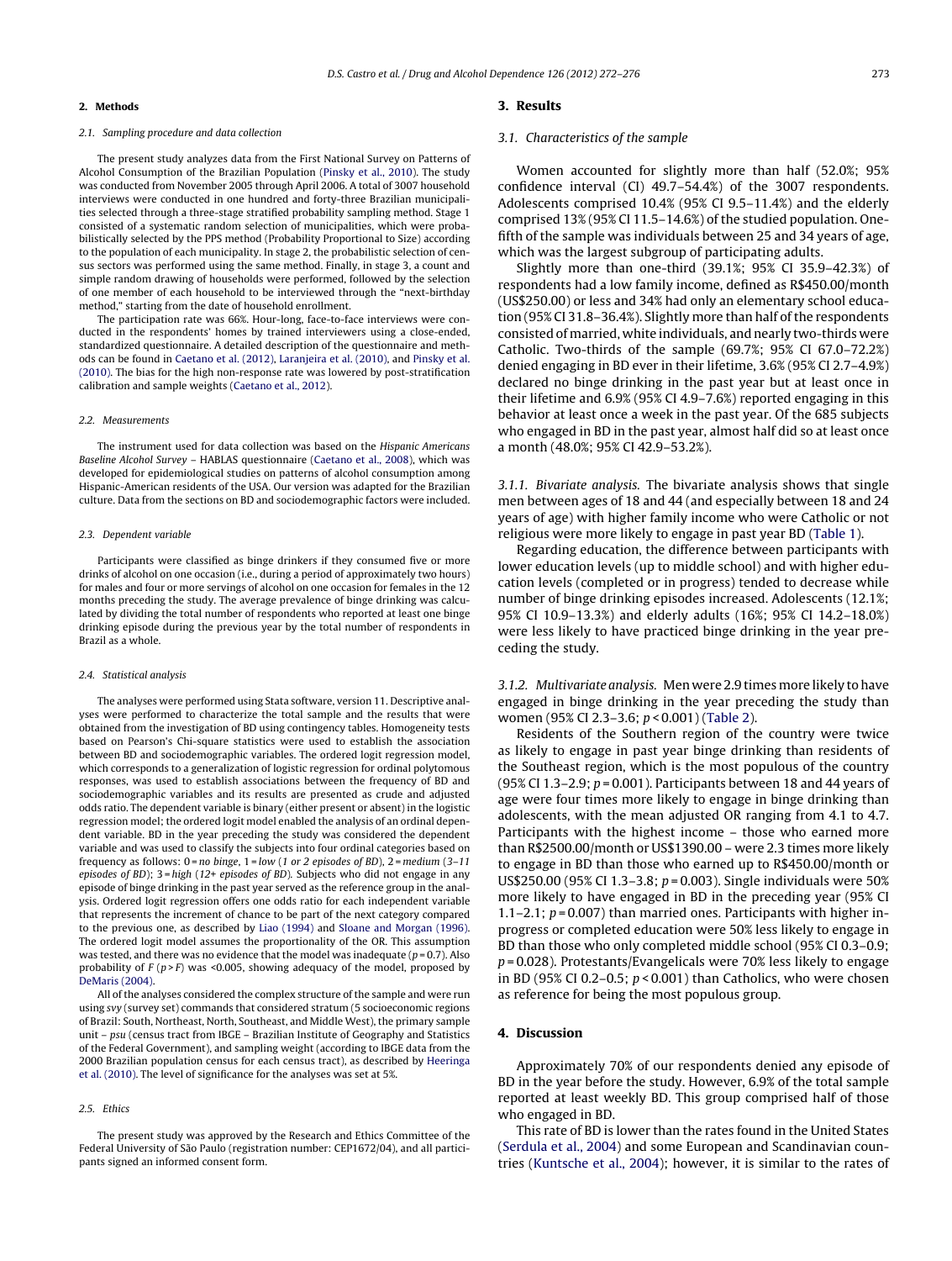<span id="page-2-0"></span>

| Table 1                                                                                                                           |
|-----------------------------------------------------------------------------------------------------------------------------------|
| Sociodemographic variables and binge drinking in the year preceding the study adjusted for the complex sample design $(N=3007)$ . |

| Variable         | Categories             | No binge in the last year |      |            | 1 or 2 binge occasions in the last year |      |             | 3-11 binge occasions in the last year At least 1 binge per month |      |            |                |      |              | $p$ value <sup><math>a</math></sup> |
|------------------|------------------------|---------------------------|------|------------|-----------------------------------------|------|-------------|------------------------------------------------------------------|------|------------|----------------|------|--------------|-------------------------------------|
|                  |                        | N                         | wt%  | 95% CI     | $\boldsymbol{N}$                        | wt%  | 95% CI      | $\boldsymbol{N}$                                                 | wt%  | 95% CI     | N              | wt%  | 95% CI       |                                     |
| Gender           | Male                   | 845                       | 40.6 | 38.0; 43.2 | 128                                     | 57.6 | 49.7; 65.1  | 74                                                               | 72.6 | 63.3; 80.3 | 205            | 70.5 | 64.9; 75.6   | < 0.001                             |
|                  | Female                 | 1424                      | 59.4 | 56.8; 62.0 | 123                                     | 42.4 | 34.8; 50.3  | 40                                                               | 27.4 | 19.7; 36.7 | 115            | 29.5 | 24.4; 35.1   |                                     |
| Age              | $14 - 17$              | 555                       | 12.1 | 10.9; 13.3 | 38                                      | 6.6  | 4.6; 9.2    | 17                                                               | 6.6  | 3.6; 11.5  | 47             | 6.1  | 4.256; 8.592 | < 0.001                             |
|                  | $18 - 24$              | 222                       | 14.6 | 12.9; 16.5 | 46                                      | 22.8 | 17.0; 29.8  | 30                                                               | 32.9 | 23.6; 43.7 | 63             | 26.7 | 20.84; 33.47 |                                     |
|                  | $25 - 34$              | 378                       | 18.2 | 16.4; 20.1 | 72                                      | 30.1 | 24.0; 37.0  | 38                                                               | 35.0 | 25.4; 46.0 | 82             | 23.6 | 19.3; 28.5   |                                     |
|                  | $35 - 44$              | 350                       | 18.0 | 16.4; 19.7 | 45                                      | 17.7 | 12.2; 24.9  | 16                                                               | 15.2 | 9.0; 24.5  | 66             | 23.5 | 18.3; 29.7   |                                     |
|                  | $45 - 59$              | 399                       | 21.2 | 19.2; 23.3 | 38                                      | 16.2 | 11.5; 22.4  | 12                                                               | 9.9  | 5.6; 16.9  | 44             | 14.1 | 10.1; 19.5   |                                     |
|                  | $60+$                  | 365                       | 16   | 14.2; 18.0 | 12                                      | 6.5  | 3.7; 11.4   | $\mathbf{1}$                                                     | 0.5  | 0.1; 3.3   | 18             | 5.9  | 3.6; 9.6     |                                     |
| Family income    | Up to R\$450.00        | 965                       | 41.5 | 38.1; 45.1 | 98                                      | 33.4 | 26.4; 41.3  | 39                                                               | 31.9 | 21.5; 44.5 | 120            | 34.1 | 28.6; 40.0   | 0.008                               |
|                  | R\$451.00-750.00       | 444                       | 21.8 | 19.6; 24.2 | 29                                      | 13.2 | 8.6; 19.8   | 27                                                               | 24.1 | 16.1:34.4  | 70             | 21.3 | 16.2; 27.5   |                                     |
|                  | R\$751.00-1200.00      | 346                       | 19.1 | 16.8; 21.7 | 56                                      | 24.9 | 18.3; 32.9  | 18                                                               | 16.0 | 9.9; 25.0  | 51             | 19.0 | 14.2; 25.0   |                                     |
|                  | R\$1201.00-2500.00     | 201                       | 12.2 | 10.1; 14.6 | 39                                      | 21.0 | 14.9; 28.9  | 15                                                               | 15.3 | 8.9; 25.1  | 41             | 18.4 | 13.2; 25.2   |                                     |
|                  | More than R\$2500.00   | 82                        | 5.3  | 3.9; 7.1   | 15                                      | 7.4  | 3.7; 14.0   | 5                                                                | 12.6 | 5.0; 28.1  | 16             | 7.1  | 4.0; 12.2    |                                     |
| Marital status   | Married                | 1081                      | 56.5 | 54.0; 59.0 | 129                                     | 56.1 | 48.9; 63.0  | 54                                                               | 49.1 | 38.7; 59.7 | 150            | 49.2 | 42.5; 56.0   | < 0.001                             |
|                  | Single                 | 851                       | 31.0 | 28.8; 33.3 | 98                                      | 37.2 | 30.16; 44.9 | 50                                                               | 43.4 | 32.8; 54.6 | 142            | 42.5 | 36.0; 49.3   |                                     |
|                  | Widowed                | 178                       | 6.5  | 5.4; 7.9   | $\overline{7}$                          | 2.3  | 0.9; 5.4    | $\,6\,$                                                          | 3.4  | 1.4; 8.0   | 6              | 2.1  | 0.7; 5.7     |                                     |
|                  | Divorced               | 159                       | 5.9  | 5.0; 7.0   | 17                                      | 4.3  | 2.4; 7.6    | 4                                                                | 4.0  | 1.4; 11.0  | 22             | 6.1  | 3.5; 10.4    |                                     |
| Education        | None/primary           | 830                       | 37.6 | 35.0; 40.3 | 60                                      | 23.0 | 17.1; 30.3  | 27                                                               | 20.1 | 12.7; 30.4 | 83             | 27.0 | 20.3; 35.0   | < 0.001                             |
|                  | Middle                 | 645                       | 27.5 | 25.4; 29.9 | 68                                      | 27.2 | 20.2; 35.6  | 29                                                               | 26.0 | 17.9; 36.0 | 113            | 34.4 | 27.4; 42.1   |                                     |
|                  | Secondary              | 673                       | 25.5 | 23.2; 28.1 | 103                                     | 36.9 | 29.3; 45.1  | 48                                                               | 39.0 | 29.6; 49.2 | 112            | 32.6 | 26.2; 39.8   |                                     |
|                  | University             | 121                       | 9.3  | 7.3:11.7   | 20                                      | 12.9 | 7.4; 21.5   | 10                                                               | 15.0 | 7.0; 28.9  | 12             | 6.0  | 2.9; 11.9    |                                     |
| Region of Brazil | Southeast              | 988                       | 45.5 | 42.8; 48.1 | 99                                      | 42.1 | 34.5; 50.2  | 34                                                               | 34.9 | 24.6; 46.8 | 124            | 37.4 | 30.2; 45.13  | 0.010                               |
|                  | Midwest                | 177                       | 6.3  | 5.4; 7.4   | 14                                      | 3.2  | 1.5; 6.6    | 8                                                                | 6.2  | 2.5:14.7   | 29             | 6.9  | 3.501; 13.11 |                                     |
|                  | Northeast              | 656                       | 26.0 | 23.9; 28.3 | 85                                      | 30.9 | 23.8; 39.0  | 45                                                               | 36.2 | 24.8; 49.3 | 85             | 25.1 | 19.2; 32.1   |                                     |
|                  | North                  | 162                       | 8.6  | 6.4; 11.3  | $\overline{7}$                          | 2.4  | 0.9; 6.2    | 5                                                                | 3.6  | 2.0; 6.5   | 33             | 10.9 | 7.1:16.3     |                                     |
|                  | South                  | 286                       | 13.6 | 11.7; 15.6 | 46                                      | 21.3 | 15.0; 29.2  | 22                                                               | 19.0 | 12.8; 27.2 | 49             | 19.7 | 13.6; 27.7   |                                     |
| Race             | White                  | 1134                      | 51.2 | 47.9; 54.5 | 133                                     | 56.9 | 47.8; 65.4  | 48                                                               | 43.1 | 32.2; 54.7 | 134            | 49.1 | 41.7; 56.6   | 0.661                               |
|                  | Black                  | 228                       | 11.1 | 9.3; 13.1  | 30                                      | 11.6 | 7.3; 18.0   | 17                                                               | 11.9 | 6.8; 20.0  | 43             | 12.1 | 8.5; 16.8    |                                     |
|                  | Mulato/pardo           | 852                       | 35.2 | 32.2; 38.2 | 79                                      | 29.1 | 22.0; 37.4  | 43                                                               | 40.9 | 30.9; 51.6 | 130            | 35.1 | 28.9; 42.0   |                                     |
|                  | Indigenous             | 50                        | 2.6  | 1.8; 3.7   | 8                                       | 2.3  | 1.0; 5.1    | 5                                                                | 4.1  | 1.5:10.6   | 12             | 3.6  | 1.5; 10.6    |                                     |
| Religion         | Catholic               | 1474                      | 63.9 | 60.7:67.0  | 189                                     | 78.2 | 71.0; 83.9  | 86                                                               | 72.9 | 61.7:81.8  | 241            | 76.3 | 70.5; 81.2   | < 0.001                             |
|                  | Protestant/Evangelical | 616                       | 28.3 | 25.6; 31.3 | 32                                      | 9.5  | 6.2; 14.2   | 13                                                               | 11.3 | 6.6; 18.7  | 33             | 10.7 | 7.0; 16.1    |                                     |
|                  | Spiritist              | 35                        | 2.0  | 1.3; 3.1   | 5                                       | 3.9  | 1.2; 12.3   | $\overline{4}$                                                   | 6.1  | 1.5:21.8   | $\overline{4}$ | 1.2  | 0.4; 3.6     |                                     |
|                  | Other                  | 43                        | 1.8  | 1.2; 2.7   | 5                                       | 1.3  | 0.3; 4.5    | $\mathbf{1}$                                                     | 0.7  | 0.9; 4.6   | 5              | 1.0  | 0.4; 2.6     |                                     |
|                  | No religion            | 101                       | 3.9  | 2.9; 5.1   | 20                                      | 7.1  | 3.9; 12.4   | 10                                                               | 9.0  | 4.5:17.1   | 37             | 10.8 | 7.7:14.9     |                                     |

 $\frac{a}{a}$  p value for the Pearson Chi-square test adjusted for complex survey sample design.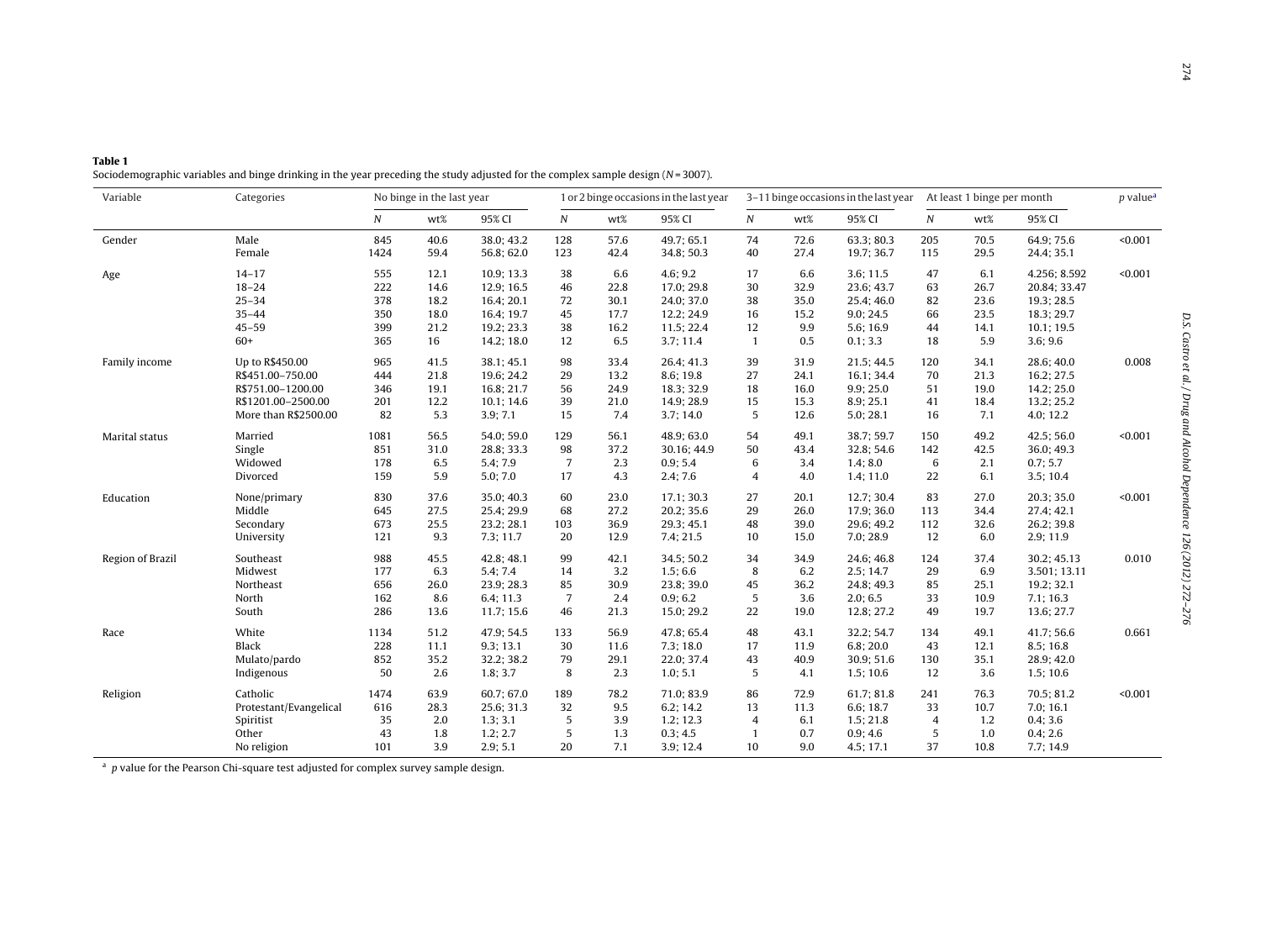#### <span id="page-3-0"></span>Table 2

Ordered logit model for frequency of binge drinking over the last year and sociodemographic variables, adjusted for the complex sample design  $(N=2946)$ . The adjusted model considered only the significant variables in the bivariate analysis.

|                  |                        | Crude odds ratio | 95% CI |     | $p$ value | Adjusted odds ratio | 95% CI |     | $p$ value |
|------------------|------------------------|------------------|--------|-----|-----------|---------------------|--------|-----|-----------|
|                  |                        |                  | Min    | Max |           |                     | Min    | Max |           |
| Gender           | Female                 | Ref              |        |     |           | Ref                 |        |     |           |
|                  | Male                   | 2.9              | 2.4    | 3.6 | < 0.001   | 2.9                 | 2.3    | 3.6 | < 0.001   |
| Brazilian Region | Southeast              | Ref              |        |     |           | Ref                 |        |     |           |
|                  | Middlewest             | 1.1              | 0.6    | 2.0 | 0.797     | 1.1                 | 0.6    | 2.1 | 0.701     |
|                  | Northeast              | 1.3              | 0.9    | 1.7 | 0.092     | 1.1                 | 0.9    | 1.9 | 0.083     |
|                  | North                  | 1.0              | 0.6    | 1.8 | 0.948     | 1.3                 | 0.7    | 2.2 | 0.398     |
|                  | South                  | 1.7              | 1.2    | 2.5 | 0.004     | 2.0                 | 1.3    | 2.9 | 0.001     |
| Age              | $14 - 17$              | Ref              |        |     |           | Ref                 |        |     |           |
|                  | $18 - 24$              | 3.4              | 2.5    | 4.6 | < 0.001   | 4.7                 | 3.3    | 6.8 | < 0.001   |
|                  | $25 - 34$              | 2.8              | 2.1    | 3.7 | < 0.001   | 4.6                 | 3.0    | 7.1 | < 0.001   |
|                  | $35 - 44$              | 2.2              | 1.6    | 3.0 | < 0.001   | 4.1                 | 2.6    | 6.5 | < 0.001   |
|                  | $45 - 59$              | 1.3              | 0.9    | 1.8 | 0.177     | 2.2                 | 1.3    | 3.7 | 0.004     |
|                  | $60+$                  | 0.6              | 0.4    | 1.0 | 0.061     | 1.2                 | 0.6    | 2.3 | 0.679     |
| Family income    | Up to R\$450.00        | Ref              |        |     |           | Ref                 |        |     |           |
|                  | R\$451.00-750.00       | 1.1              | 0.8    | 1.5 | 0.473     | 1.1                 | 0.8    | 1.5 | 0.430     |
|                  | R\$751.00-1200.00      | 1.3              | 0.9    | 1.7 | 0.067     | 1.1                 | 0.9    | 1.7 | 0.221     |
|                  | R\$1201.00-2500.00     | 1.8              | 1.3    | 2.6 | < 0.001   | 1.7                 | 1.1    | 2.5 | 0.010     |
|                  | More than R\$2500.00   | 1.8              | 1.2    | 2.7 | 0.007     | 2.3                 | 1.3    | 3.8 | 0.003     |
| Marital status   | Married                | Ref              |        |     |           | Ref                 |        |     |           |
|                  | Single                 | 1.5              | 1.2    | 1.8 | 0.001     | 1.5                 | 1.1    | 2.1 | 0.007     |
|                  | Widowed                | 0.4              | 0.2    | 0.8 | 0.006     | 1.2                 | 0.6    | 2.4 | 0.565     |
|                  | Divorced               | 1.0              | 0.6    | 1.6 | 0.965     | 1.4                 | 0.8    | 2.4 | 0.194     |
| Education        | No/primary             | Ref              |        |     |           | Ref                 |        |     |           |
|                  | Middle                 | 1.7              | 1.2    | 2.3 | 0.001     | 1.3                 | 0.9    | 1.9 | 0.149     |
|                  | Secondary              | 2.0              | 1.5    | 2.7 | < 0.001   | 1.2                 | 0.8    | 1.8 | 0.321     |
|                  | University             | 1.5              | 0.9    | 2.4 | 0.073     | 0.5                 | 0.3    | 0.9 | 0.028     |
| Religion         | Catholic               | Ref              |        |     |           | Ref                 |        |     |           |
|                  | Protestant/Evangelical | 0.3              | 0.2    | 0.4 | < 0.001   | 0.3                 | 0.2    | 0.5 | < 0.001   |
|                  | Spiritist              | 1.1              | 0.5    | 2.4 | 0.826     | $1.0$               | 0.5    | 2.1 | 0.999     |
|                  | Other                  | 0.5              | 0.2    | 1.0 | 0.037     | 0.6                 | 0.2    | 1.4 | 0.233     |
|                  | No religion            | 2.0              | 1.4    | 2.9 | < 0.001   | 1.7                 | 1.1    | 2.6 | 0.021     |

<sup>a</sup> 61 missing cases for the binge drinking outcome.

other countries that are undergoing economic development similarly to Brazil, such as South Africa [\(Peltzer](#page-4-0) [and](#page-4-0) [Ramlagan,](#page-4-0) [2009\).](#page-4-0)

Individuals between 18 and 44 years of age were four times more likely to engage in BD than adolescents (adjusted OR between 4.1 and 4.7). Another recent Brazilian study [\(Moura](#page-4-0) [and](#page-4-0) [Malta,](#page-4-0) [2011\)](#page-4-0) covering the adult population of the 26 state capitals and the Federal District showed very similar results. Brazilian law prohibits the sale of alcoholic beverages to people under the age of 18 years and likely contributes to the lower levels of binge drinking in adolescents. Furthermore, the greater purchasing power of young adults and older adults may also contribute to the results, given the relationship between the availability of money and BD among adolescents [\(Kouvonen](#page-4-0) [and](#page-4-0) [Lintonen,](#page-4-0) [2002;](#page-4-0) [Lintonen](#page-4-0) et [al.,](#page-4-0) [2000\).](#page-4-0)

In most countries, higher rates of BD occur during late adolescence and early adulthood [\(Johnston](#page-4-0) et [al.,](#page-4-0) [1996;](#page-4-0) [Kuntsche](#page-4-0) et [al.,](#page-4-0) [2004;](#page-4-0) [Quigley](#page-4-0) [and](#page-4-0) [Marlatt,](#page-4-0) [1996.\)](#page-4-0). In South Africa, two studies have shown higher rates of binge drinking in people between the ages of 18 and 35 [\(Peltzer](#page-4-0) [and](#page-4-0) [Ramlagan,](#page-4-0) [2009\)](#page-4-0) and 25 and 34 [\(Peltezer](#page-4-0) et [al.,](#page-4-0) [2011\).](#page-4-0) In Spain, the highest prevalence of BD was in adults 18–24 years of age [\(Valencia-Martín](#page-4-0) et [al.,](#page-4-0) [2007\),](#page-4-0) and in countries such as Finland, France, Germany, Sweden, and UK, BD was most common in adults 18–29 years of age ([Hemström](#page-4-0) et [al.,](#page-4-0) [2002\).](#page-4-0) In the United States and Canada, the highest rates of BD were found in 21–25 year olds [\(Naimi](#page-4-0) et [al.,](#page-4-0) [2003;](#page-4-0) [U.S.](#page-4-0) [Department](#page-4-0) [of](#page-4-0) [Health](#page-4-0) [and](#page-4-0) [Human](#page-4-0) [Services,](#page-4-0) [2002\).](#page-4-0)

Compared to other countries, Brazil has a wider age range of individuals who engage in BD. This group may be at higher risk for the adverse consequences of this pattern of alcohol consumption. These findings are relevant, not only because of the scarce

information available on BD in developing countries, but also because they provide further guidance for planning interventions for high-risk populations. This information may contribute to the creation of effective public health policies for the prevention and treatment of alcohol-related problems.

# 4.1. Study limitations

People in non-residential settings were not included. Since this study is cross-sectional, the associations found cannot be assumed to be causal.

# Role of funding source

Funding for this study was provided by the SENAD (National Secretariat for Drug Policies) of the Brazilian Federal Government. SENAD have no further role in study design, the collection, analysis, and interpretation of data, the writing of the report or in the decision to submit the paper for publication.

# Contributors

Authors Ilana Pinsky, Raul Caetano, Ronaldo Ramos Laranjeira, Marcos Zaleski developed the First National Survey on Patterns of Alcohol Consumption of the Brazilian Population from where the data analyzed in this study was taken. Author Zila M. Sanchez undertook the statistical analysis Author Daniel Sóccrates de Castro e Hamer Nastasy PalharesAlvesmanaged the literature searches